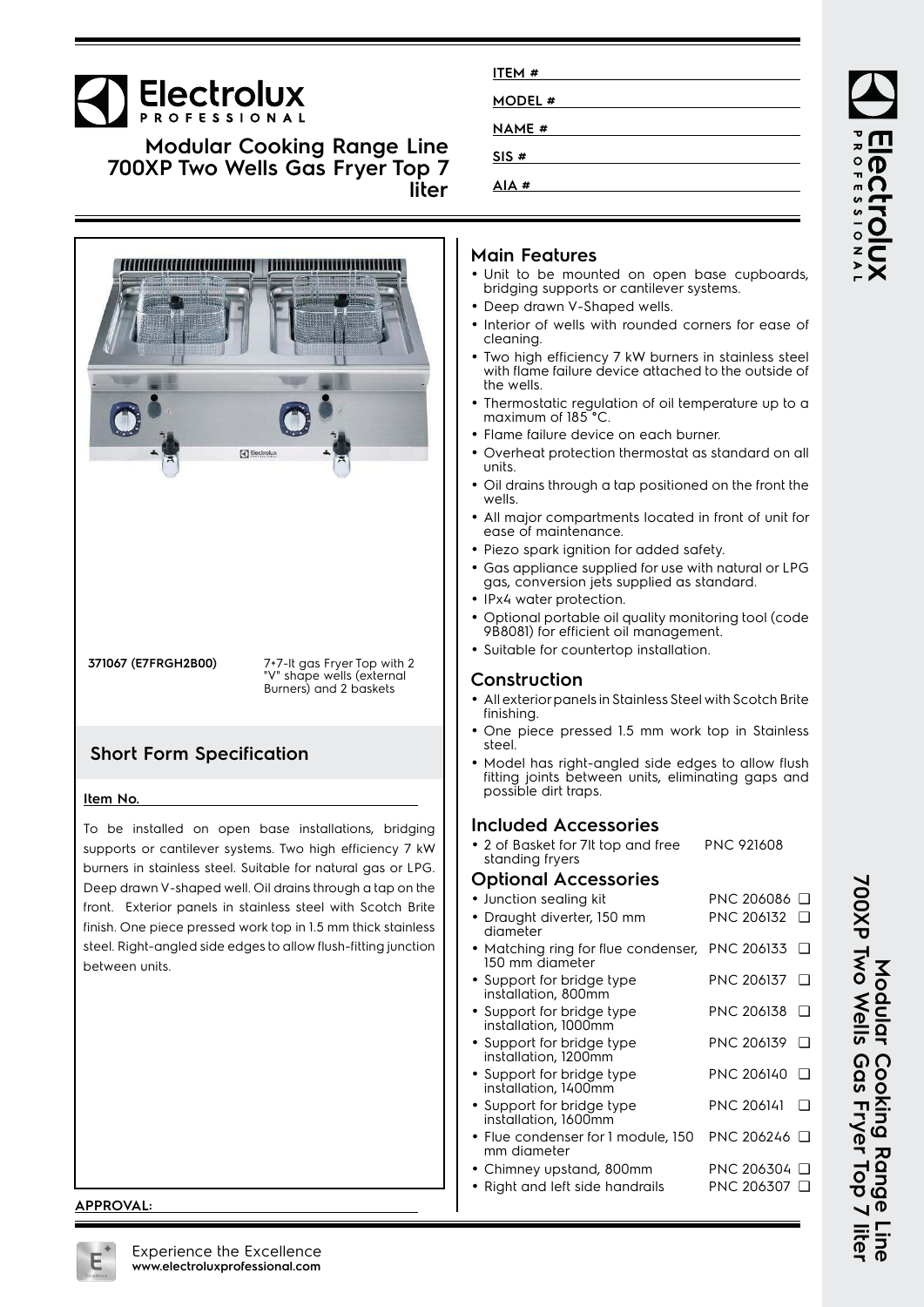

| • Back handrail 800 mm                           | <b>PNC 206308</b> | П |
|--------------------------------------------------|-------------------|---|
| • Chimney grid net, 400mm (700XP/900)            | <b>PNC 206400</b> | П |
| • 2 side covering panels for top<br>appliances   | <b>PNC 216277</b> | П |
| • Basket for 7lt top and free standing<br>fryers | <b>PNC 921608</b> | П |

- Pressure regulator for gas units PNC 927225 Q
- 2 baskets for 2x5lt and 7lt electric fryers PNC 960638 ❑

**Modular Cooking Range Line 700XP Two Wells Gas Fryer Top 7 liter**